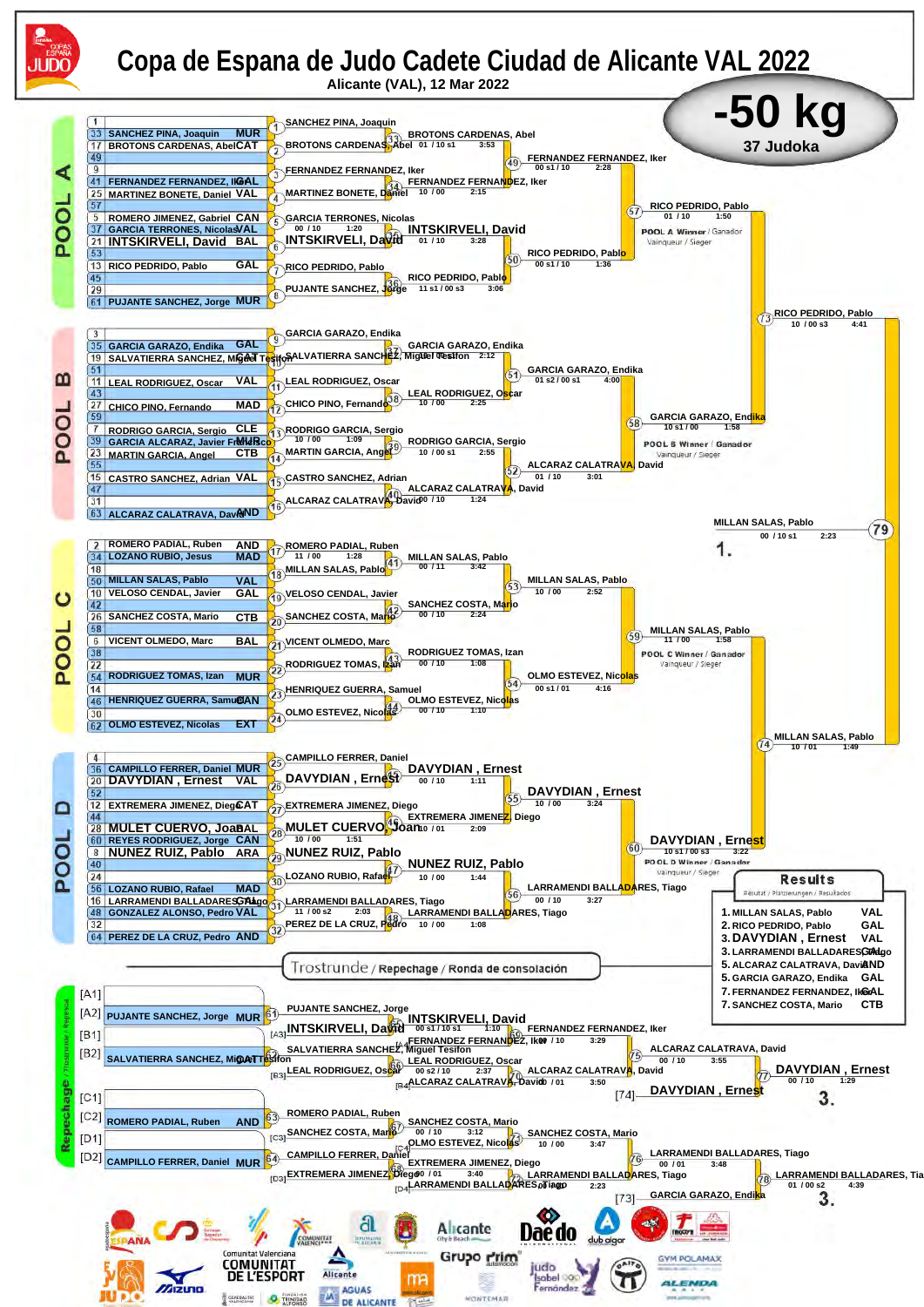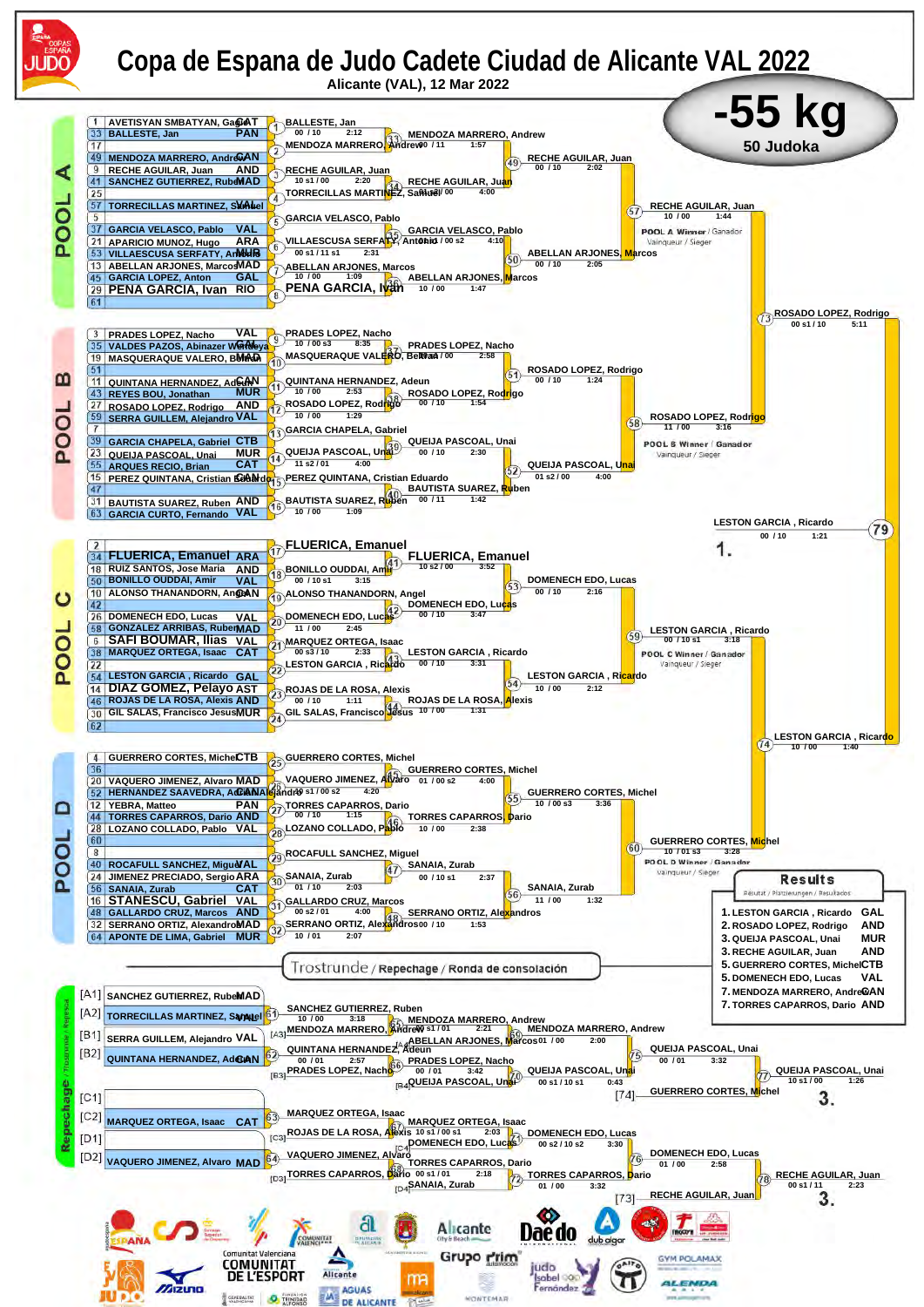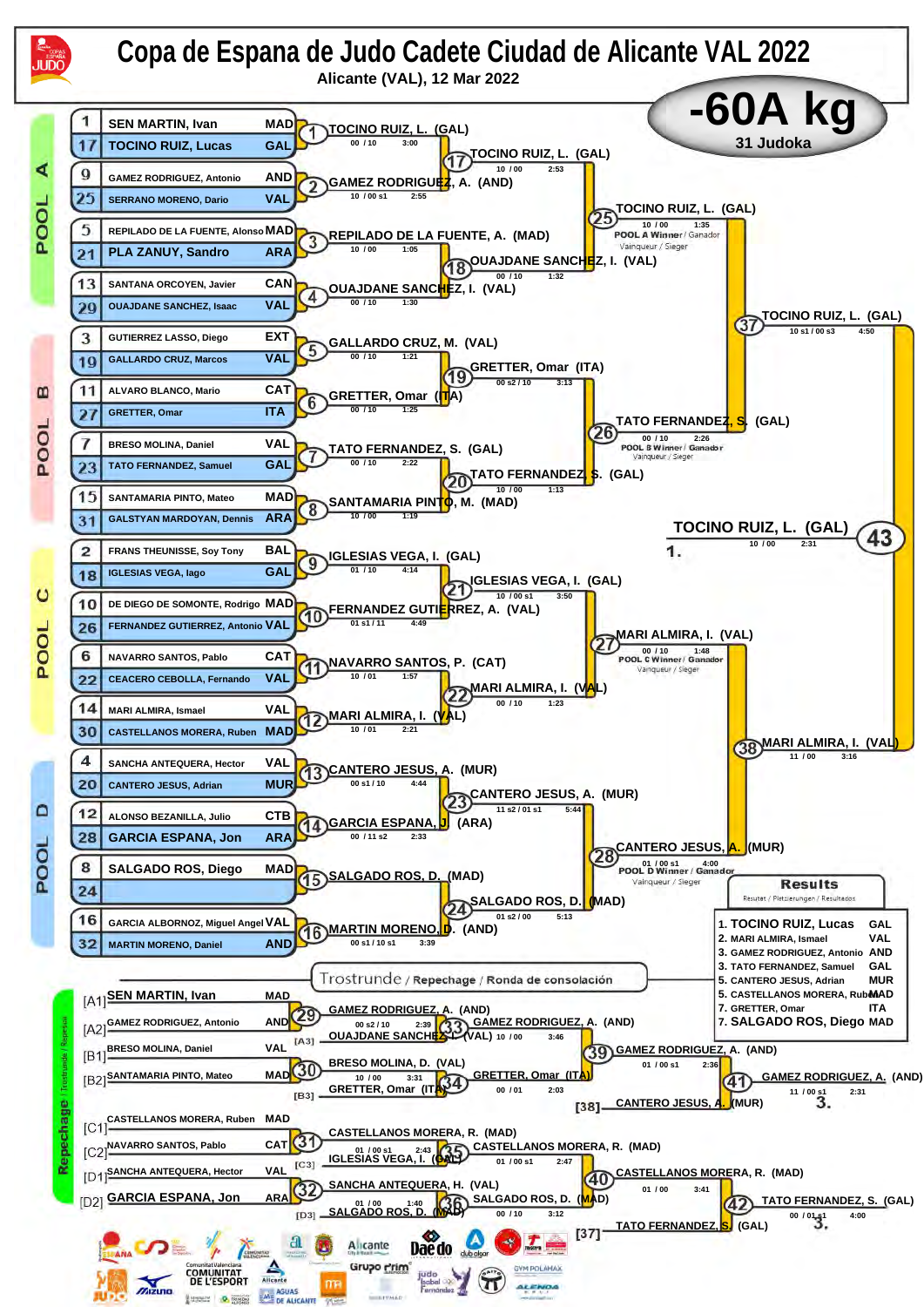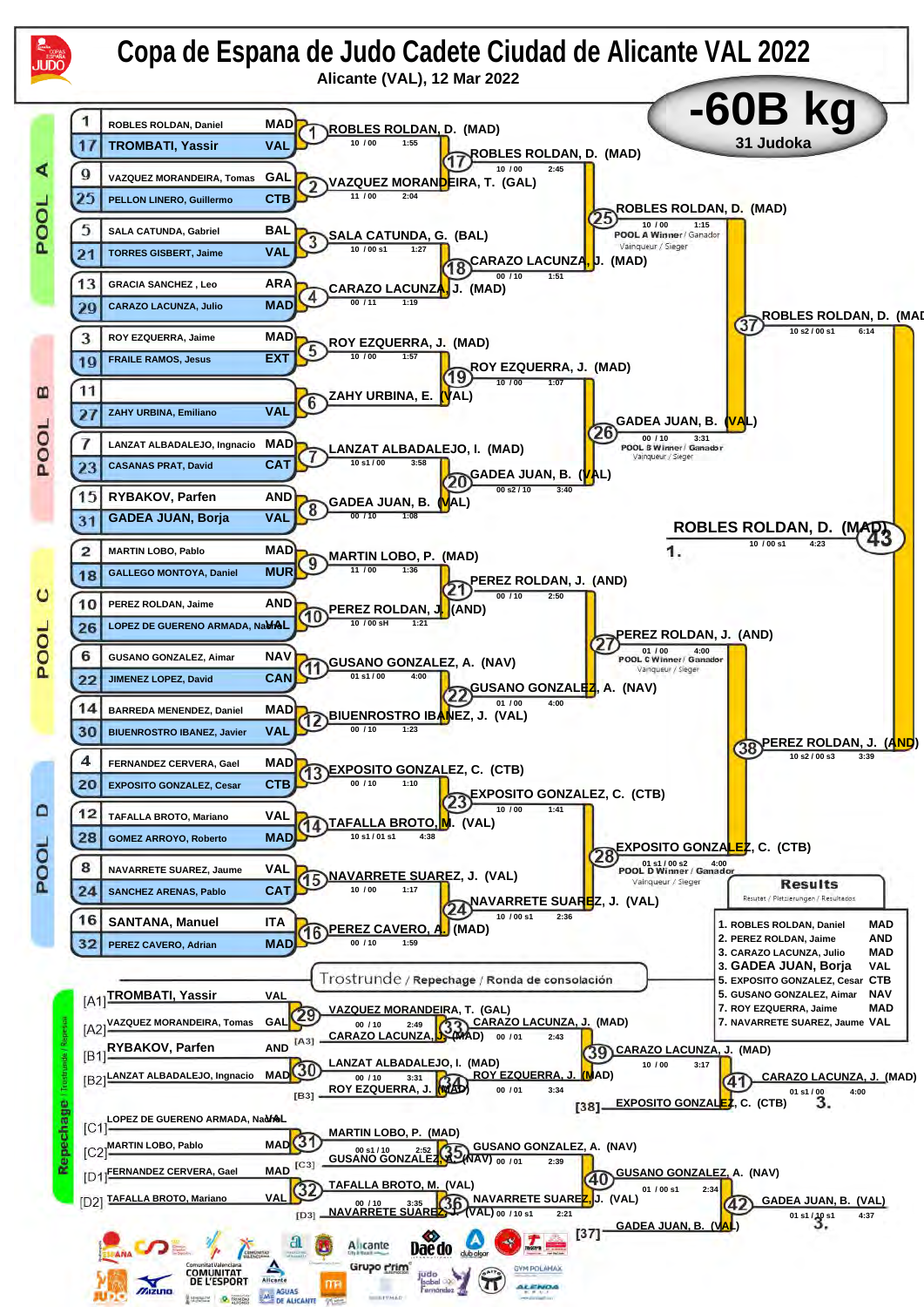

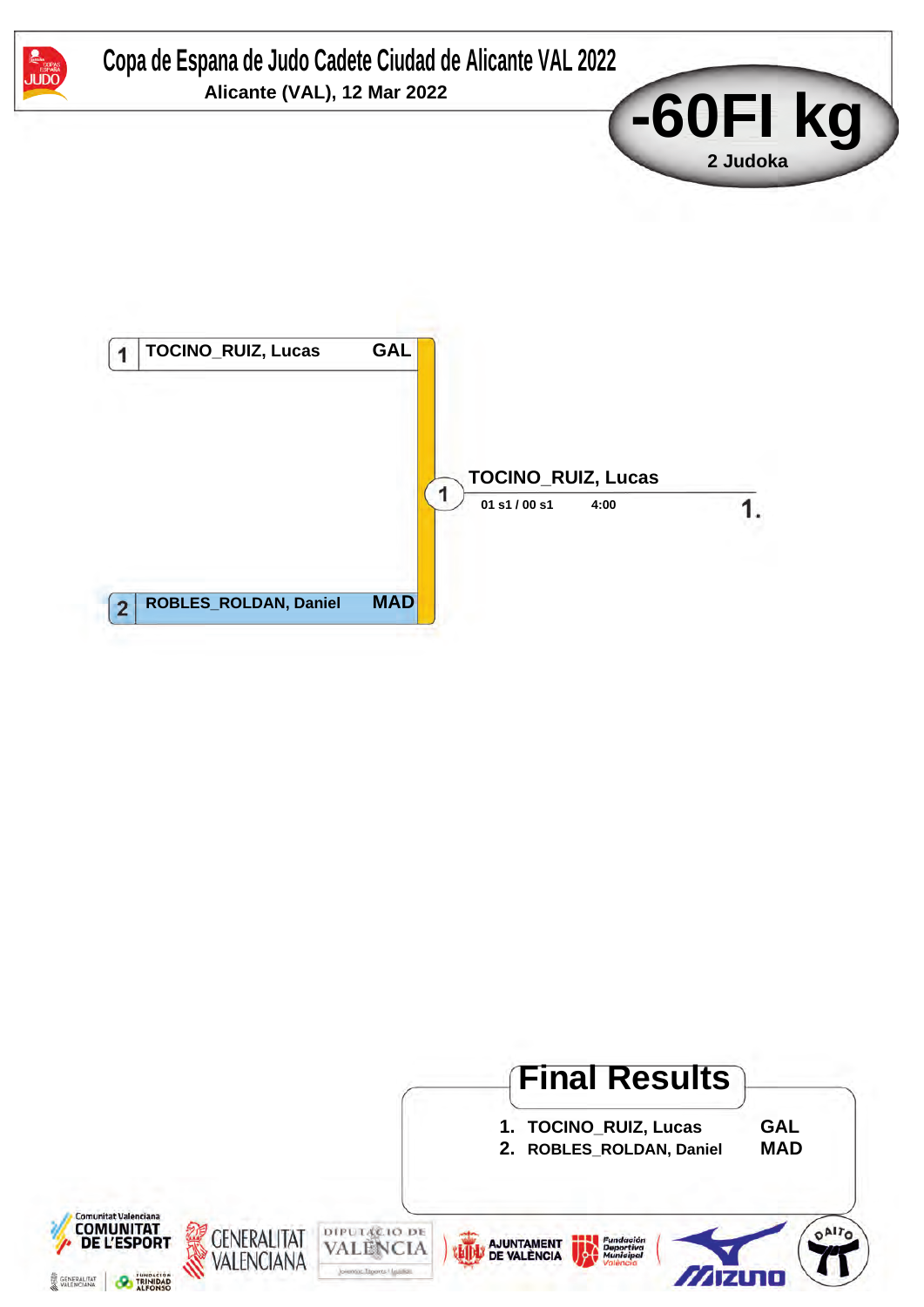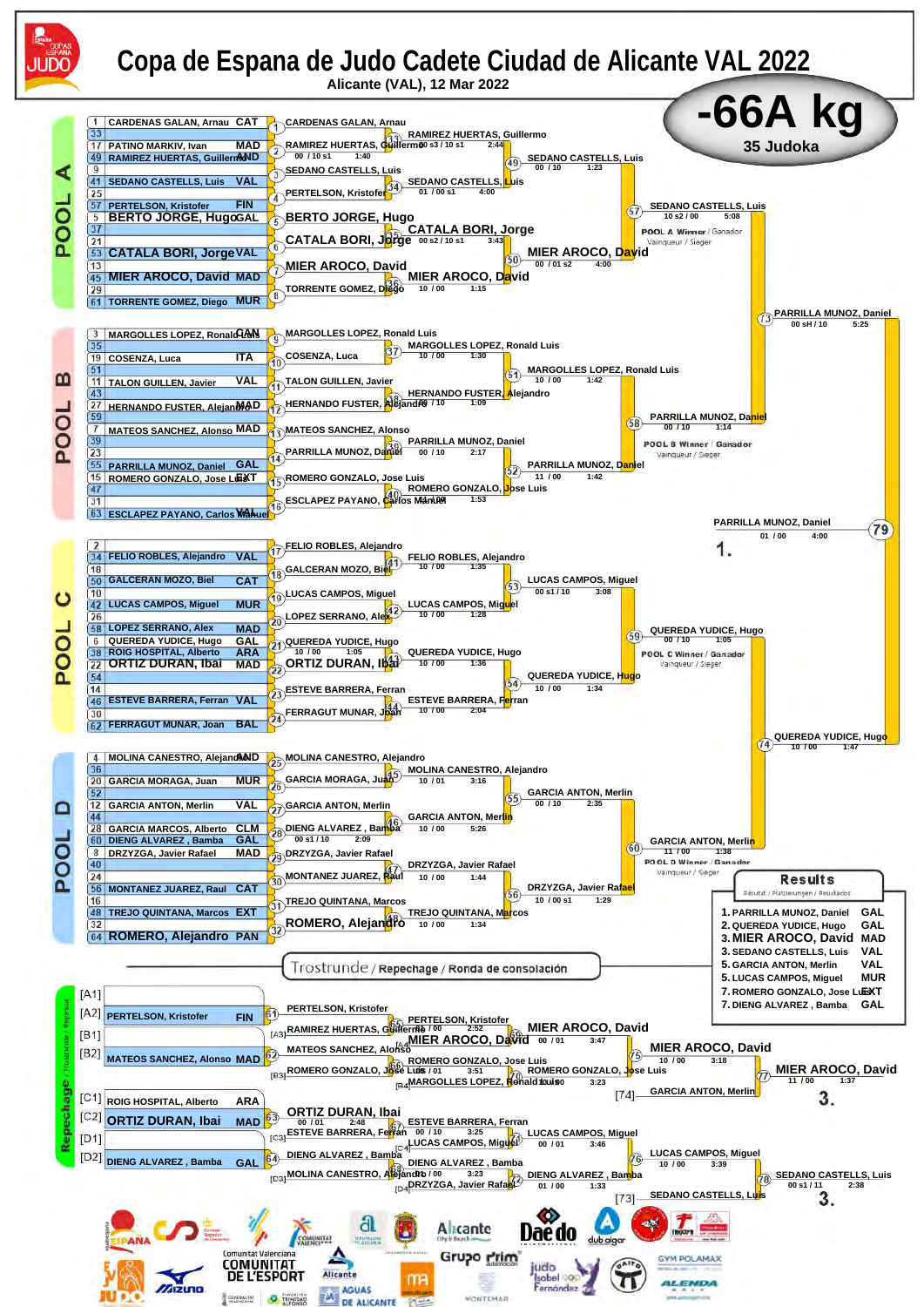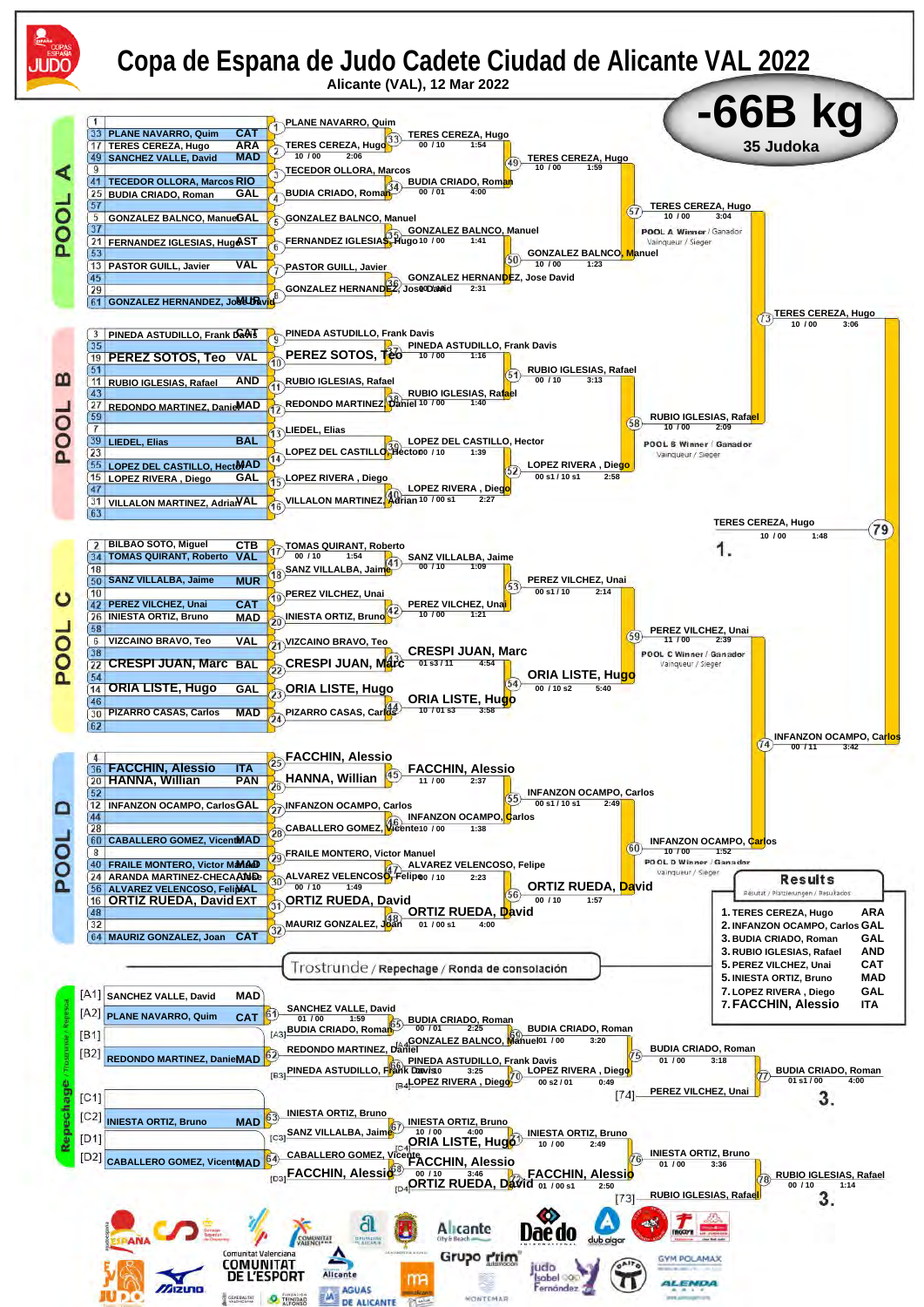

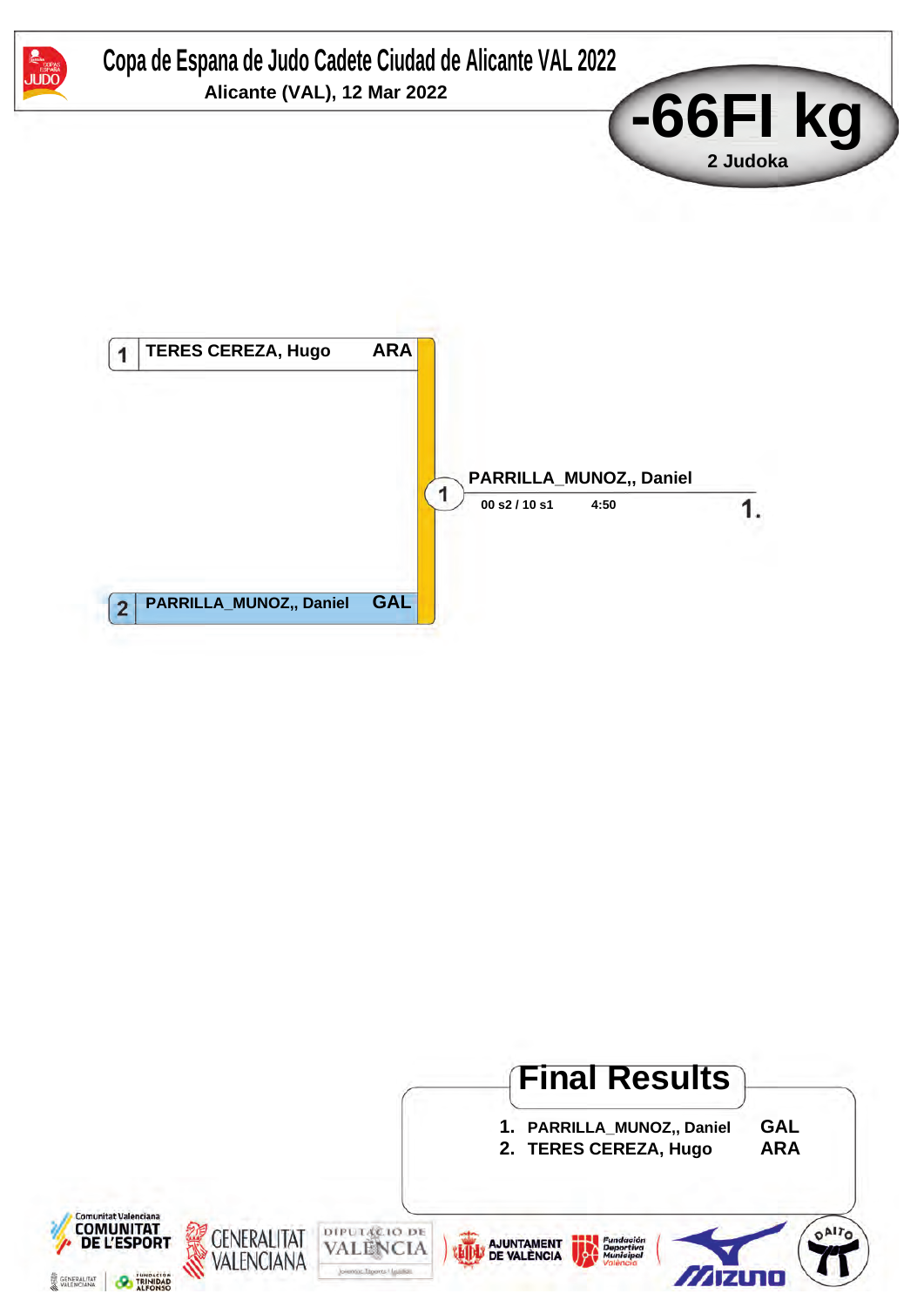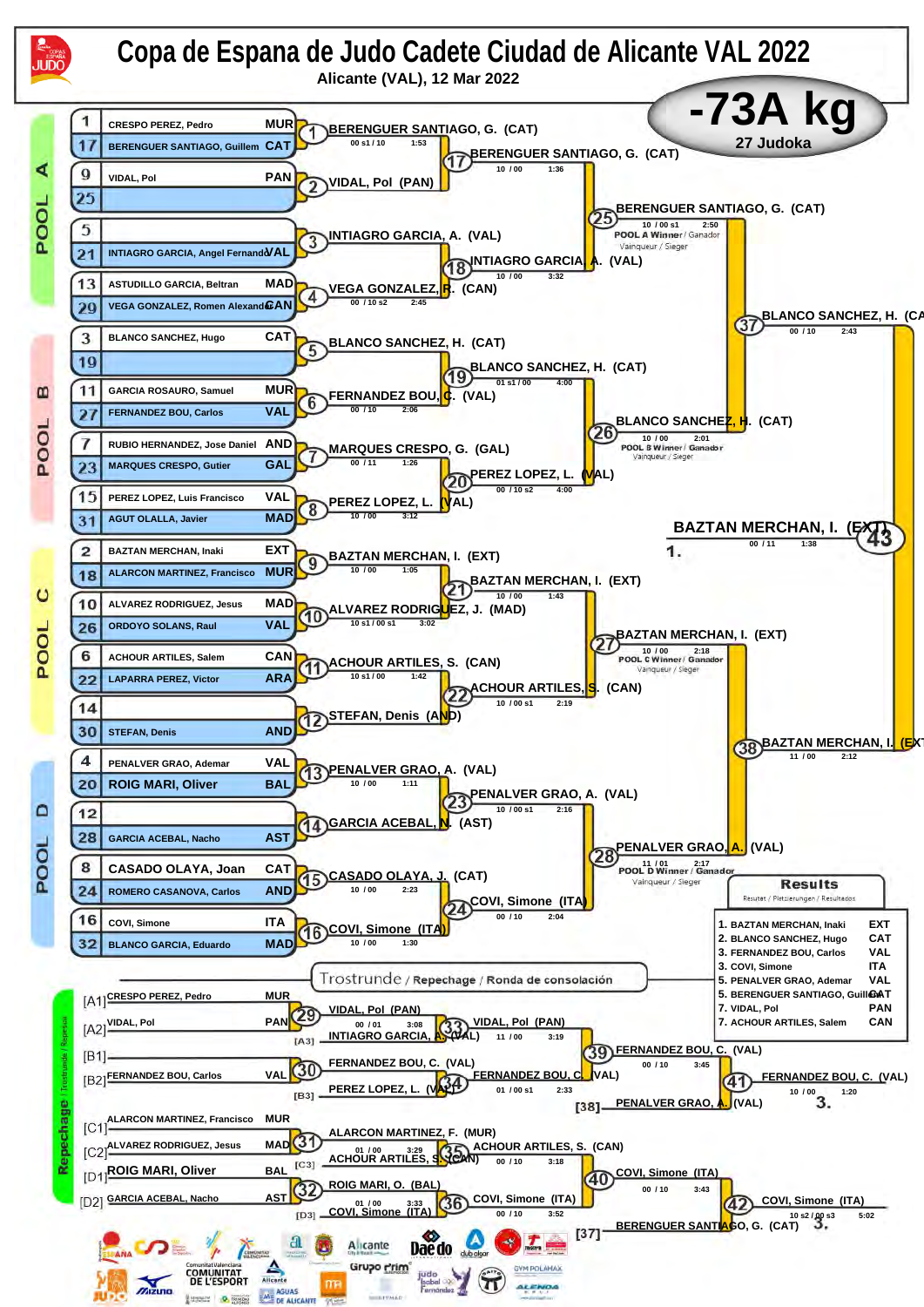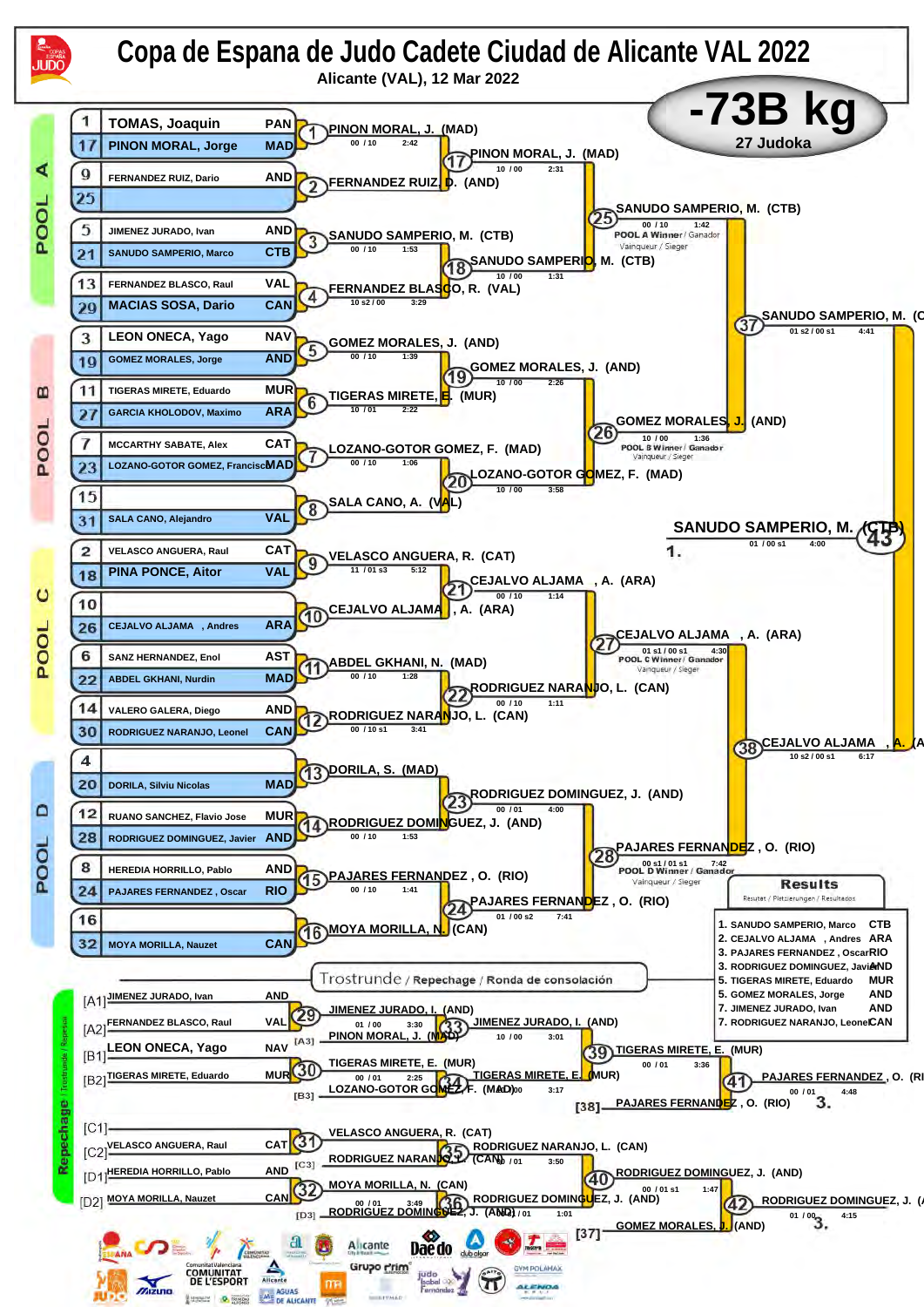

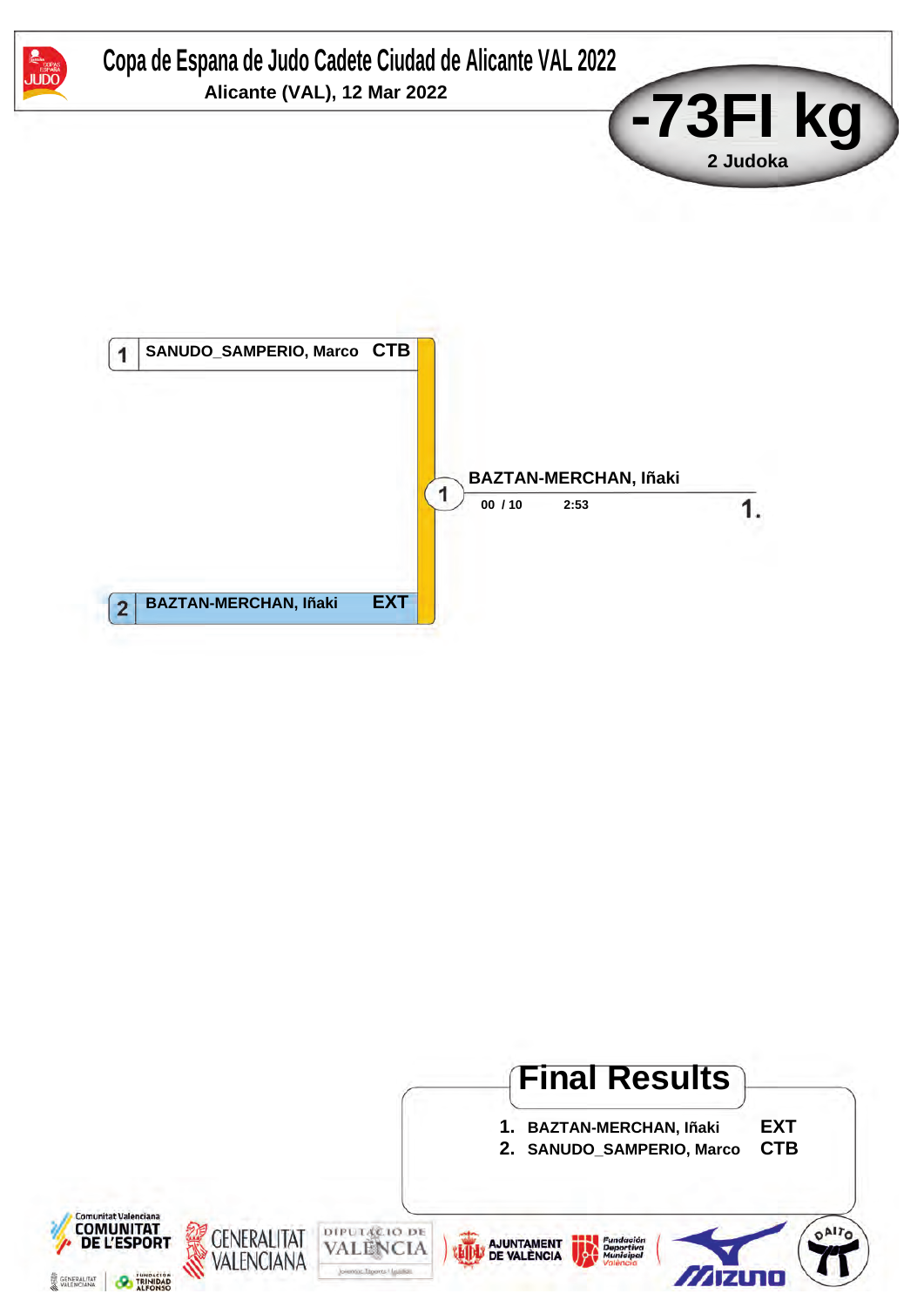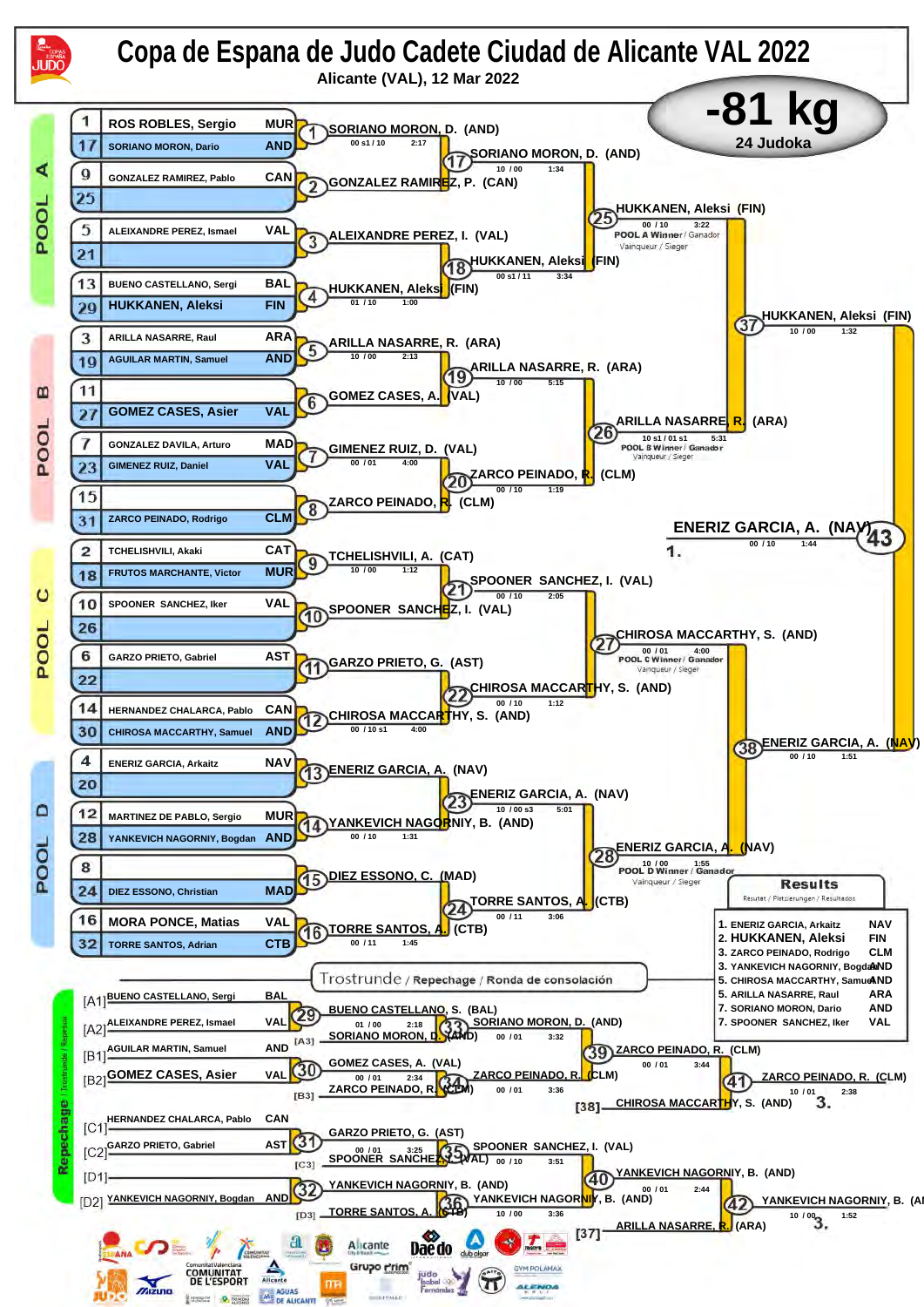![](_page_12_Figure_0.jpeg)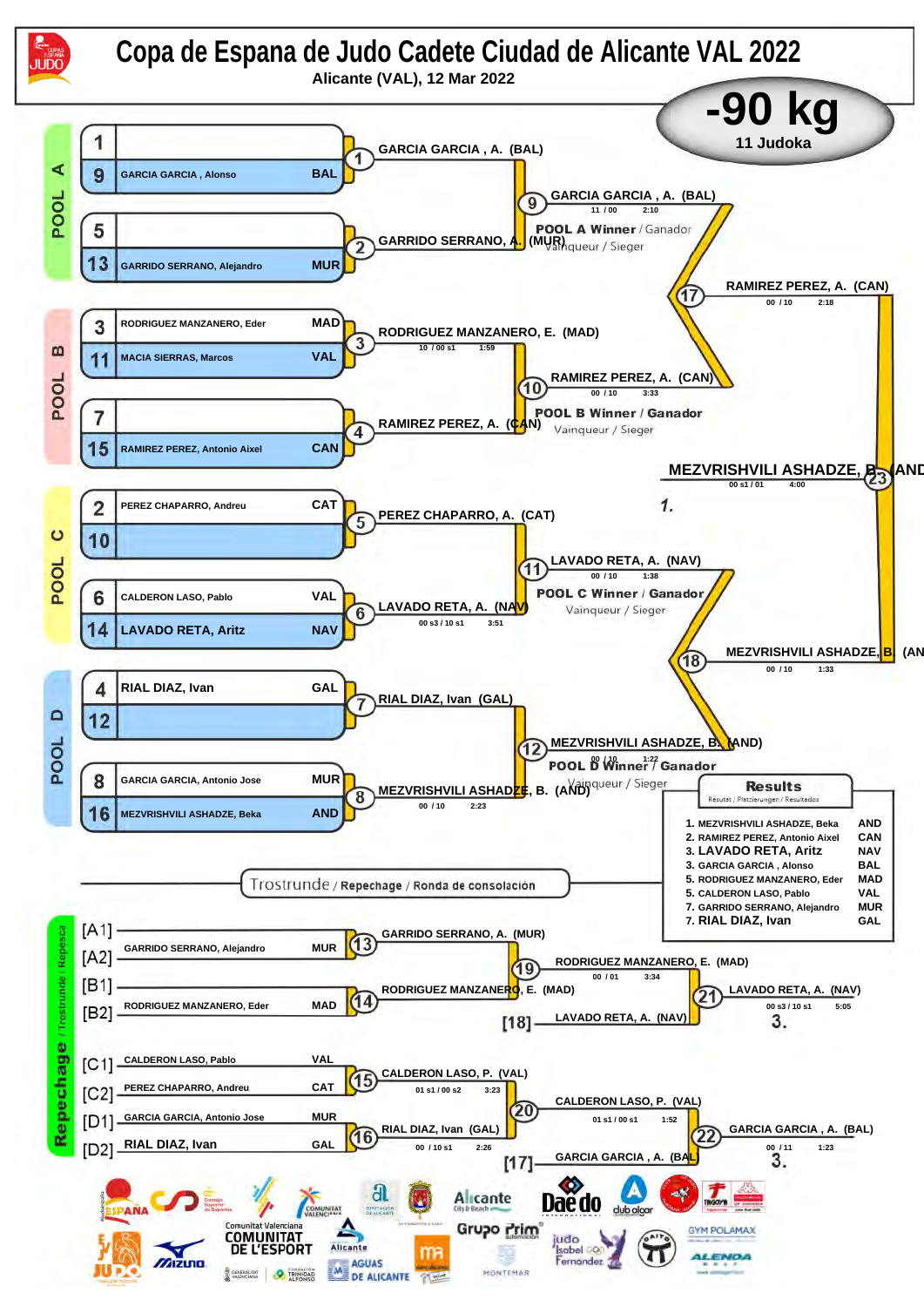![](_page_13_Figure_0.jpeg)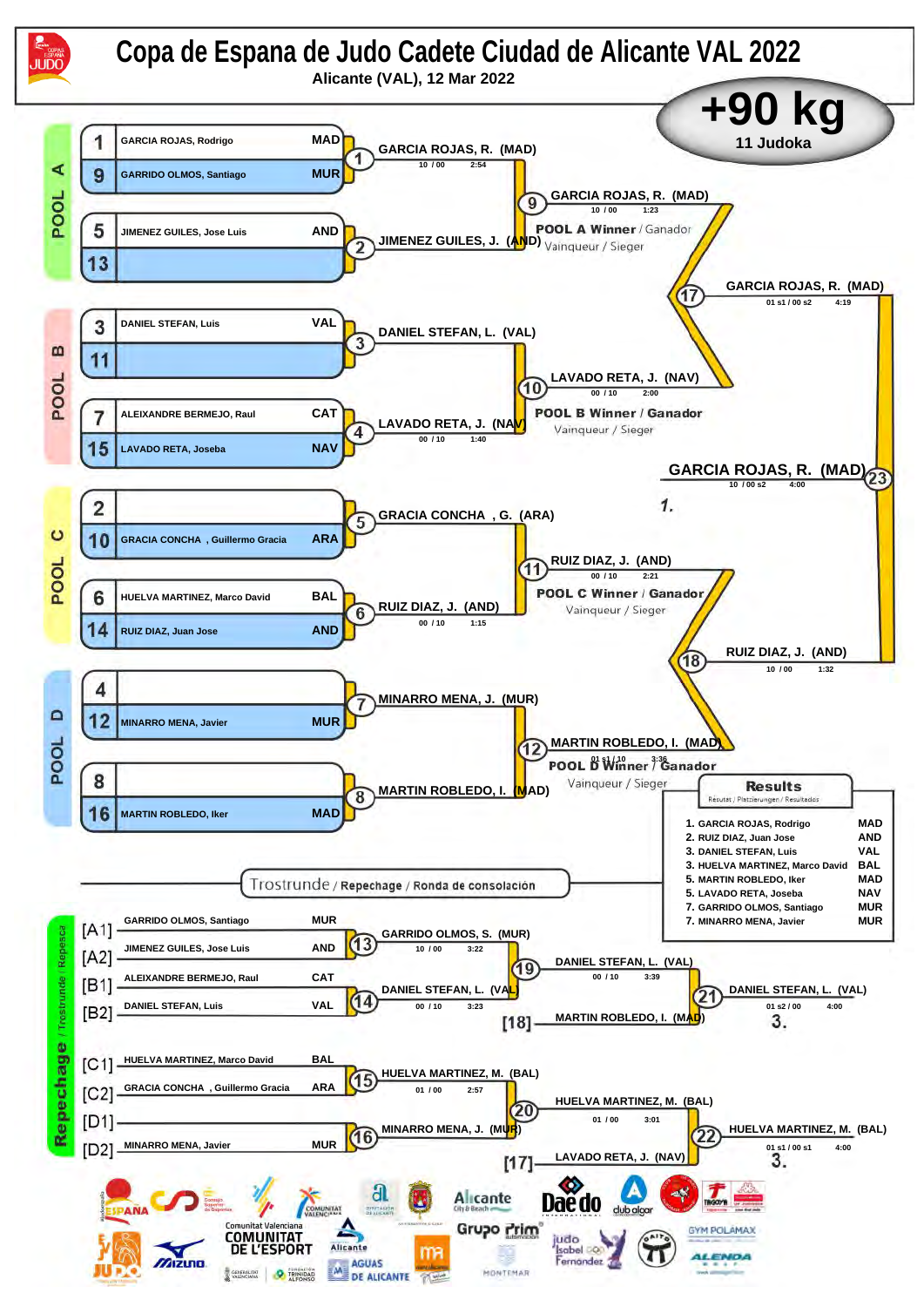![](_page_14_Figure_0.jpeg)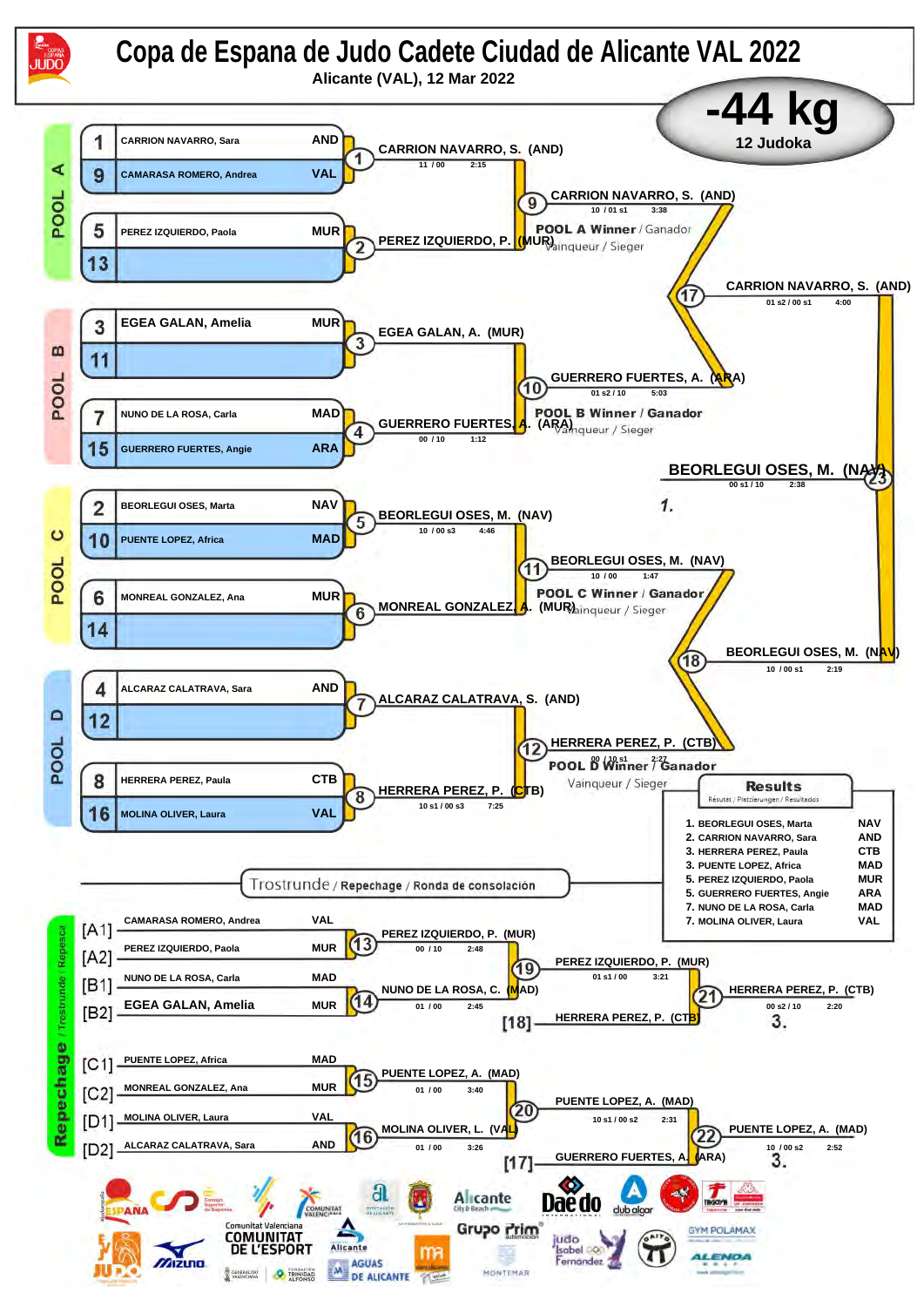![](_page_15_Figure_0.jpeg)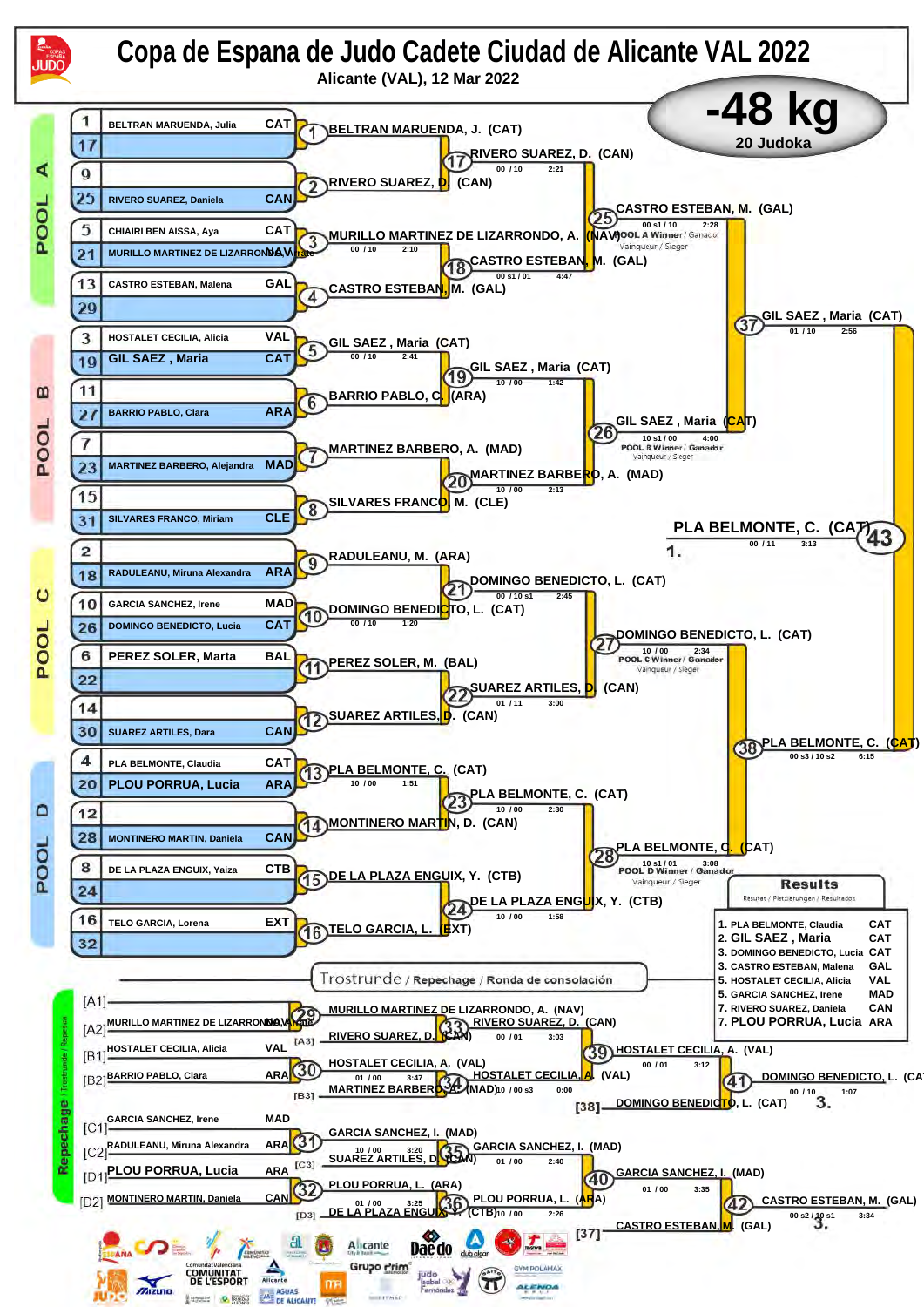![](_page_16_Figure_0.jpeg)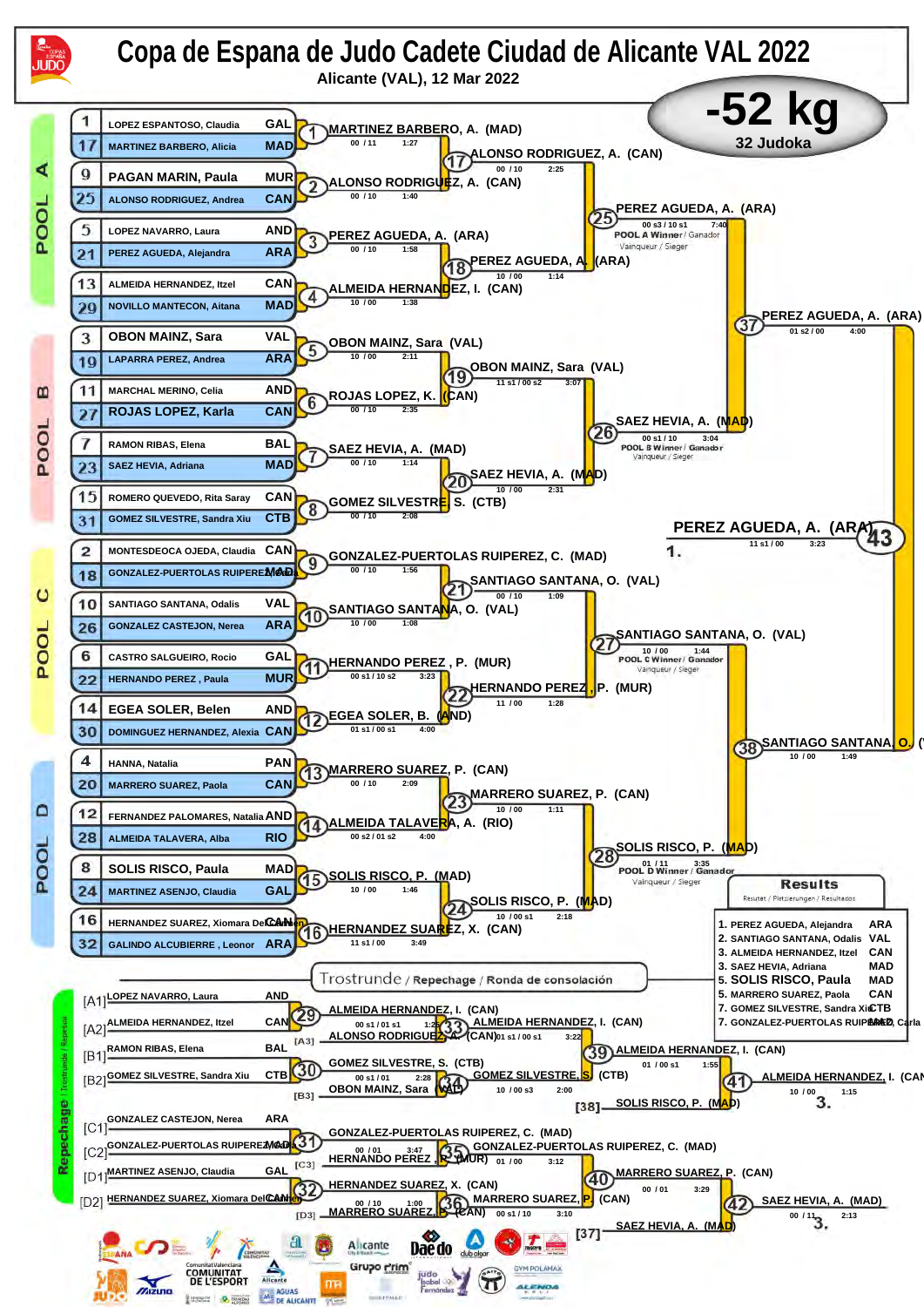![](_page_17_Figure_0.jpeg)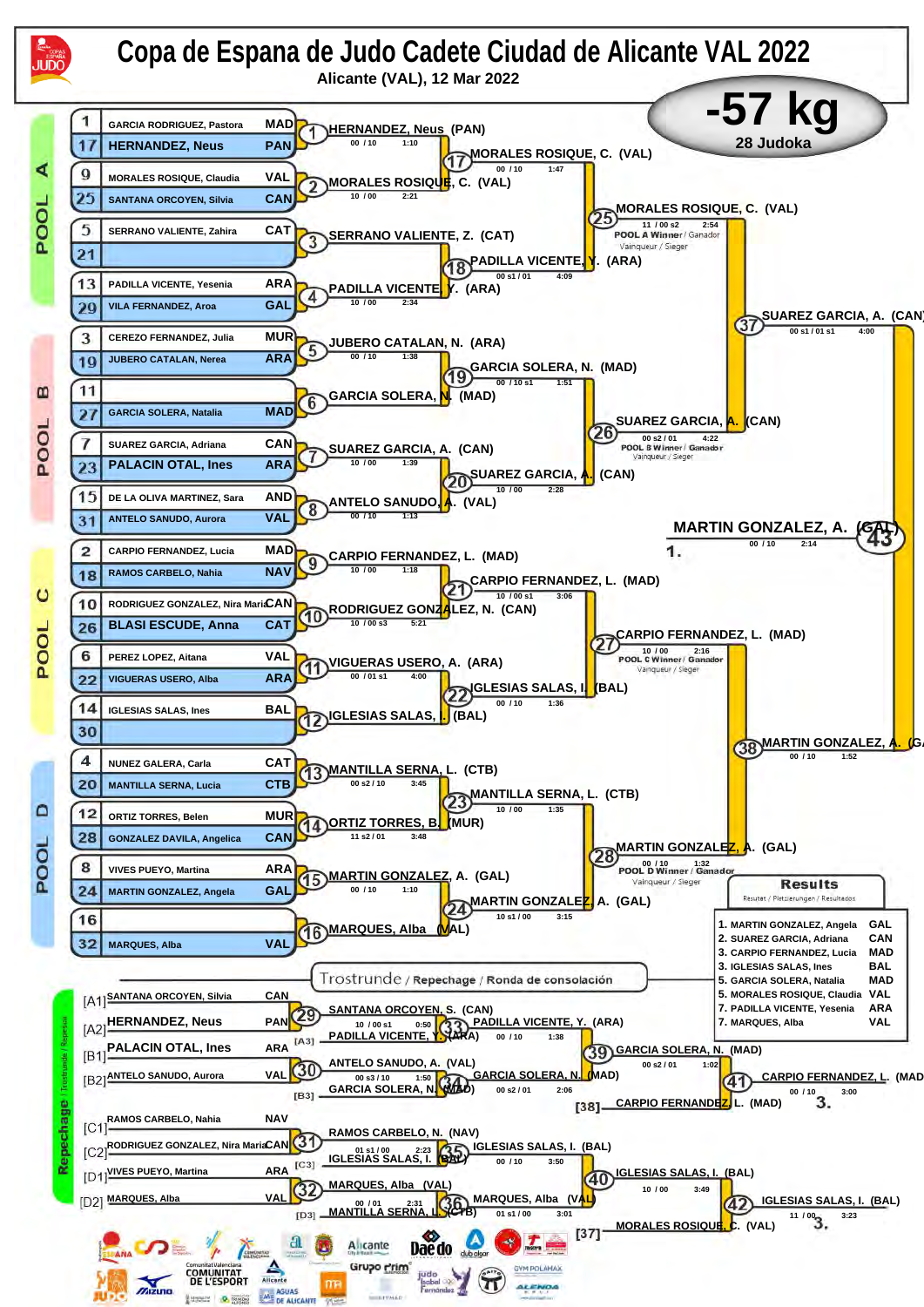![](_page_18_Figure_0.jpeg)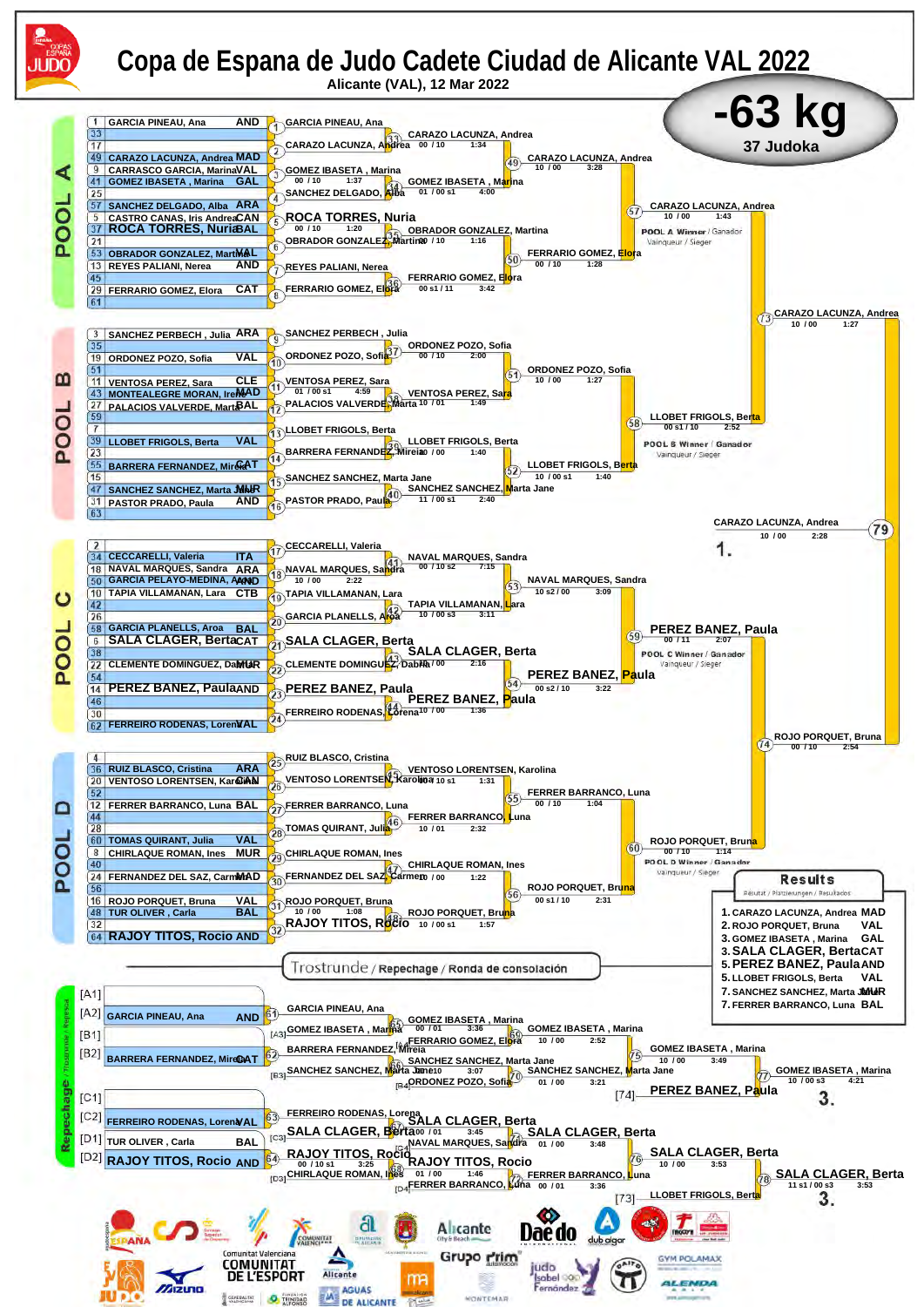![](_page_19_Figure_0.jpeg)